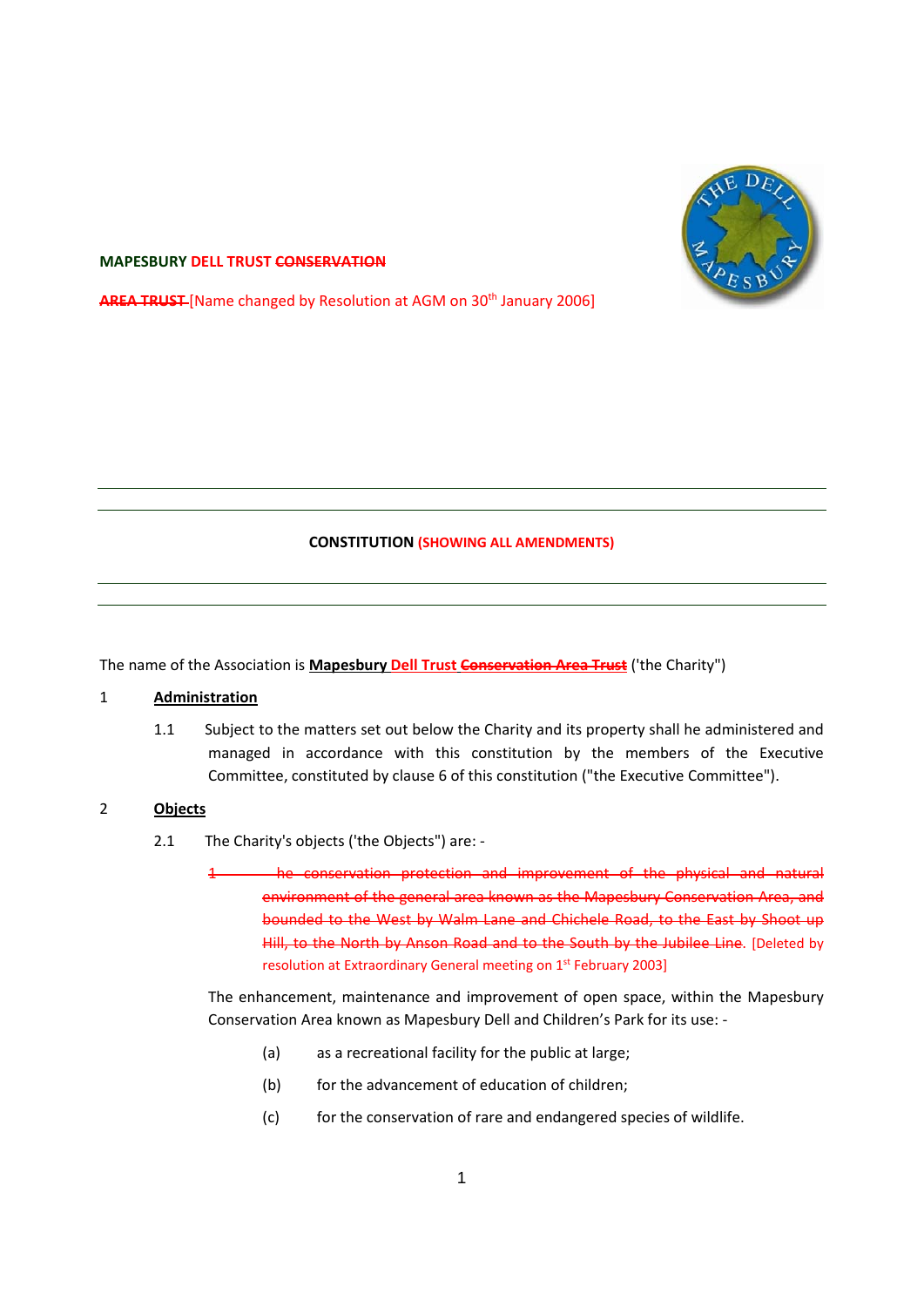# 3 **Powers**

- 3.1 In furtherance of the objects but not otherwise the Executive Committee may exercise the following powers:
	- 1 to raise funds and to invite and receive contributions provided that in raising funds the Executive Committee shall not undertake any substantial permanent trading activities and shall confirm to any relevant requirements of the law;
	- 2 to buy, take on lease or in exchange any property necessary for the achievement of the objects and to maintain and equip it for use;
	- 3 subject to any consents required by law to sell, lease or dispose of all or any part of the property of the Charity;
	- 4 subject to any consents required by law to borrow money and to charge all or any part of the property of the Charity with repayment of the money so borrowed;
	- 5 to employ such staff (who shall not be members of the Executive Committee) as are necessary for the proper pursuit of the objects and to make all reasonable and necessary provision for the payment of pensions and superannuation for staff and their dependants;
	- 6 to co-operate with other charities, voluntary bodies and statutory authorities operating in furtherance of the objects or of similar charitable purposes and to exchange information and advice with then);
	- 7 to establish or support tiny charitable trusts, associations or institutions formed for all or any of the objects;
	- 8 to appoint and constitute such advisory committees as the Executive Committee may think fit;
	- 9 to do all such other lawful things as are necessary for the achievement of the objects.

# 4 **Membership**

- 4.1 Membership of the Charity shall be open to:
	- 1 individuals (over the age of 18 years) who are interested in furthering the work of the Charity and who have paid any annual subscription laid down from time to time by the Executive Committee, and
	- 2 any body corporate or unincorporated association which is interested in furthering the Charity's work and has paid any annual subscription (any such body being called in this constitution a 'member organisation").
- 4.2 Every member shall have one vote.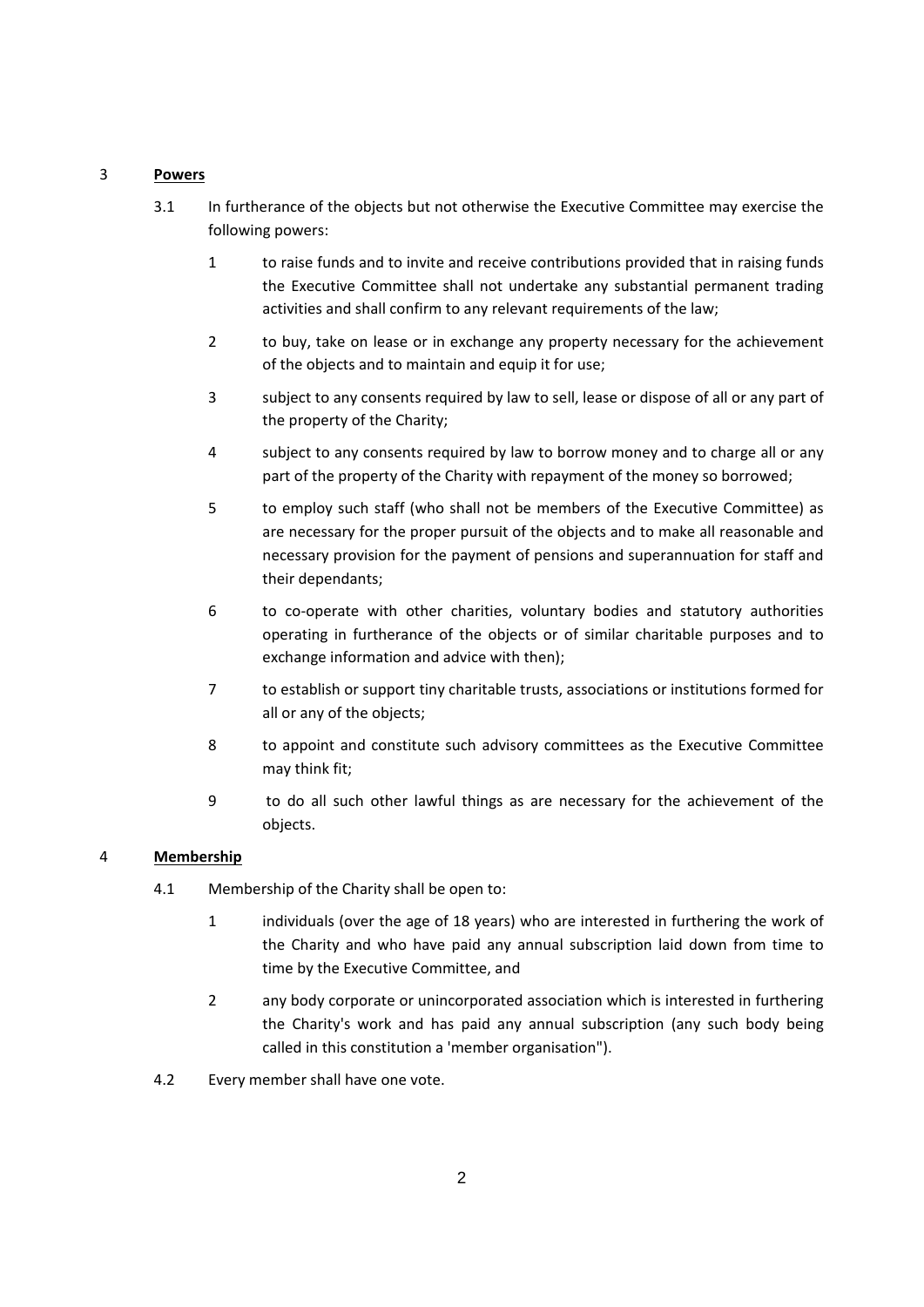- 4.3 Each member organisation shall appoint an individual to represent it and to vote on its behalf at meetings of the Charity; and may appoint an alternate to replace its appointed representative at any meeting of the Charity if the appointed representative is unable to attend.
- 4.4 Each member organisation shall notify the name of the representative appointed by it and of any alternate to the secretary. If the representative or alternate resigns from or otherwise leaves the member organisation, he or she shall forthwith cease to be the representative of the member organisation.
- 4.5 The Executive Committee may unanimously and for good reason terminate the membership of any individual or member organisation: provided that the individual concerned or the appointed representative of the member organisation concerned (as the case may be) shall have the right to be heard by the Executive Committee, accompanied by a friend, before a final decision is made.

# 5 **Honorary Officers**

5.1 At the annual general meeting of the Charity the members shall elect from amongst themselves a chairman, a secretary, a treasurer and a development officer who shall hold office from the conclusion of that meeting.

# 6 **Executive Committee**

- 6.1 The Executive Committee shall consist of not less than 4 members nor more than 8 members being:
	- 1 the honorary officers specified in the preceding clause;
	- 2 not less than 1 and not more than 4 members elected at the annual general meeting who shall hold office from the conclusion of that meeting.
- 6.2 The Executive Committee may in addition appoint not more than 3 co-opted members but so that no one may be appointed as a co-opted member if, as a result, more than one third of tile members of the Executive Committee would be co-opted members. Each appointment of a co-opted member shall he made al at special meeting of the Executive Committee called under clause 9.1 and shall take effect froth the end of that meeting unless the appointment is to fill a place which has not then been vacated in which case the appointment shall run from the date when the post becomes vacant.
- 6.3 All the members of the Executive Committee shall retire from office together at the end of the annual general meeting next after the date on which they came into office but they may be re elected or re‐appointed.
- 6.4 The proceedings of the Executive Committee shall not he invalidated by any vacancy among their number or by any failure to appoint or any defect in the appointment or qualification of a member.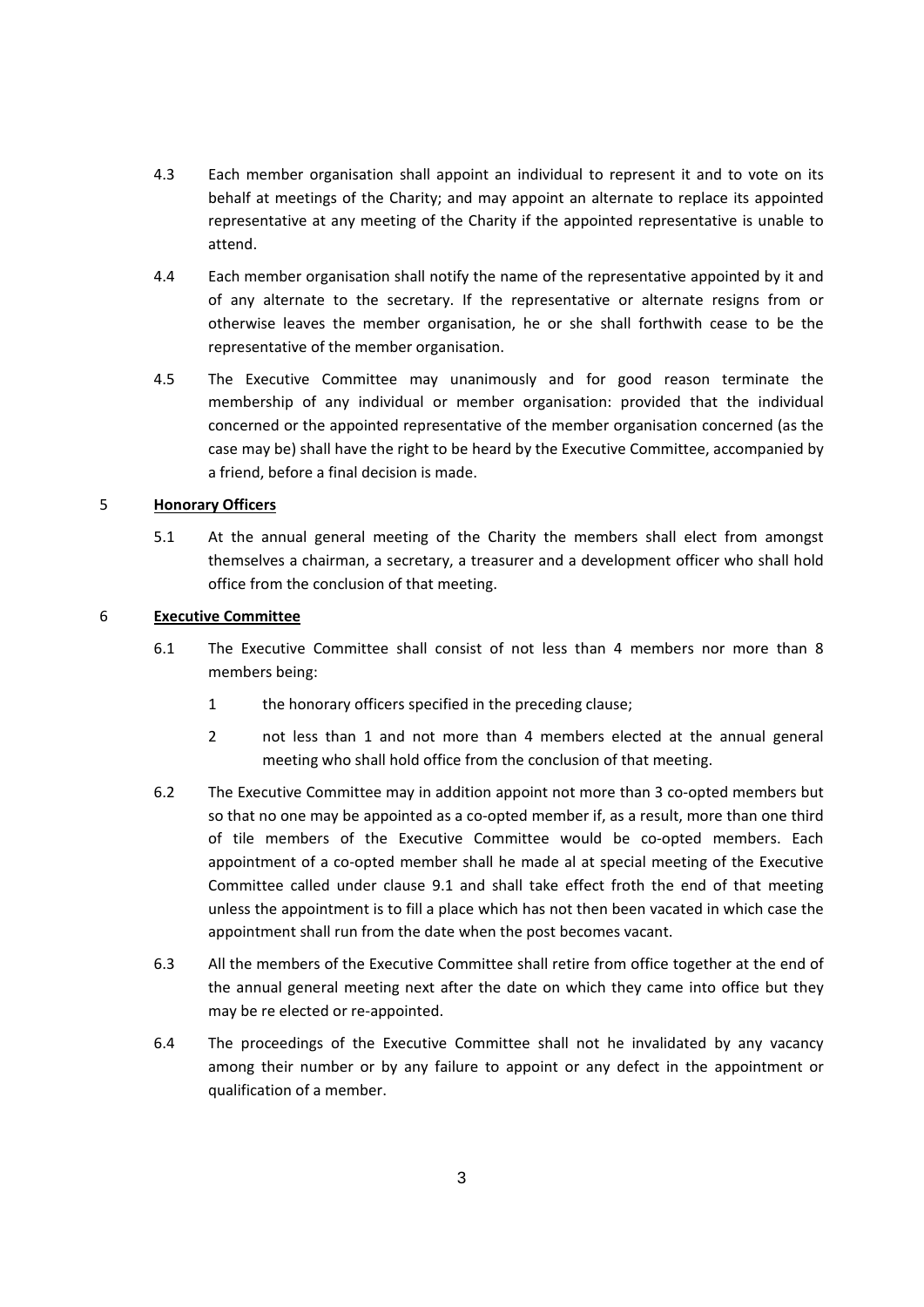- 6.5 Nobody shall he appointed as a member of the Executive Committee who is aged under 18 or who would if appointed he disqualified under the provisions of the following clause.
- 6.6 No person shall be entitled to act as a member of the Executive Committee whether on a first or on any subsequent entry into office until after signing in the minute book of the Executive Committee a declaration of acceptance and of willingness to act in the trusts of the Charity.

# 7 **Determination of Membership of Executive Committee**

- 7.1 A member of the Executive Committee shall cease to hold office if he or she:
	- 1 is disqualified from acting as a member of the Executive Committee by virtue of section 72 of the Charities Act 1993 (or any statutory re-enactment or modification of that provision);
	- 2 becomes incapable by reason of mental disorder, illness or injury of managing and administering his or her own affairs;
	- 3 is absent without the permission of the Executive Committee from all their meetings held within a period of six months and the Executive Committee resolve that his or her office be vacated; or
	- 4 notifies to the Executive Committee a wish to resign (but only if at least three members of the Executive Committee will remain in office when the notice of resignation is to take effect).

### 8 **Executive Committee Members not to be personally interested**

- 8.1 Subject to the provisions of clause 8.1 no member of the Executive Committee shall acquire any interest in property belonging to the Charity (otherwise than as a trustee for the Charity) or receive remuneration or be interested (otherwise than as a member of the Executive Committee) in any contract entered into by the Executive Committee.
- 8.2 Any member of the Executive Committee for the time being who is a solicitor, accountant or other person engaged in a profession may charge and be paid all the usual professional charges for business done by him or her or his or her firm when instructed by the other members of tile Executive Committee to act in a professional capacity on t0ehalf of the Charity: Provided that at no time shall a majority of the members of tile Executive Committee benefit under this provision and that a member of the Executive Committee shall withdraw from any meeting at which his or her own instruction or remuneration, or that of his or her firm, is under discussion.

# 9 **Meetings and proceedings of the Executive Committee**

9.1 The Executive Committee shall hold at least two ordinary meetings each year. A special meeting may be called at any time by the chairman or by any two members of the Executive Committee upon not less than 4 days' notice being given to the other members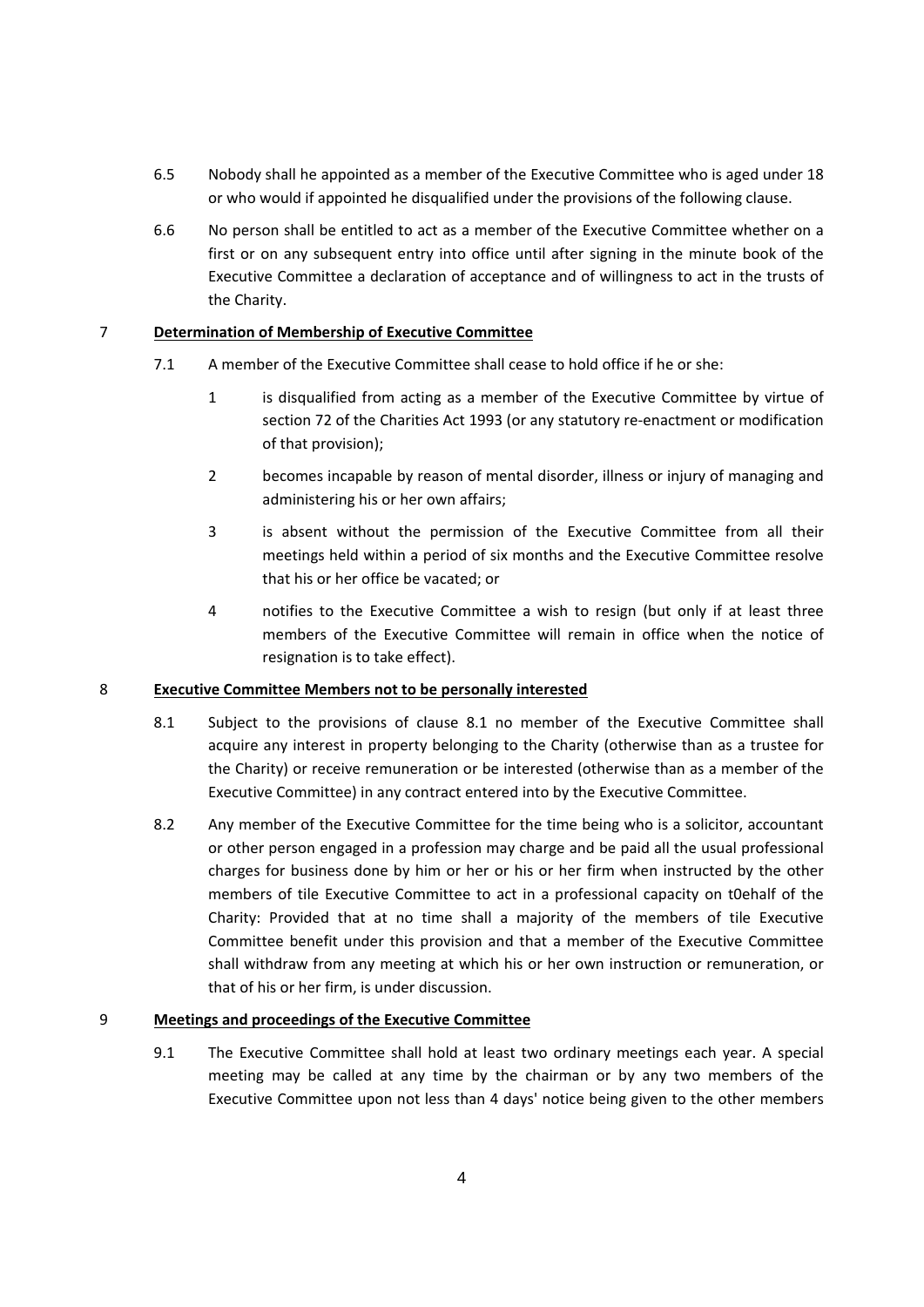of the Executive Committee of the matters to be discussed but if the matters include an appointment of a co-opted member then not less than 21 days' notice must be given.

- 9.2 The chairman shall act as chairman at meetings of the Executive Committee. If the chairman is absent from any meeting, the members of the Executive Committee present shall choose one if their number to be chairman of the meeting before any other business is transacted.
- 9.3 There shall be a quorum when at least one third of the number of members of the Executive Committee for the time being or three members of the Executive Committee whichever is the greater, are present at a meeting.
- 9.4 Every matter shall be determined by a majority of votes of the members of the Executive Committee present and voting on the question but in the case of equality of votes the chairman of the meeting shall have a second or casting vote.
- 9.5 The Executive Committee shall keep minutes, in books kept for the purpose, of the proceedings at meetings of the Executive Committee and any sub‐committee.
- 9.6 The Executive Committee may from time to time make and alter rules for the conduct of their business, the summoning and conduct of their meetings and the custody of documents. No role may be made which is inconsistent with this constitution.
- 9.7 The Executive Committee may appoint one or more sub-committees consisting of three or more members of the Executive Committee for the purpose of making any inquiry or supervising or performing any function or duty which in the opinion of the Executive Committee would be more conveniently undertaken or carried out by a sub‐committee: provided that all acts and proceedings of any such sub‐committees shall be fully and promptly reported to the Executive Committee.

### 10 **Receipts and expenditure**

- 10.1 The funds of the Charity, including all donations contributions and bequests, shall be paid into an account operated by the Executive Committee in the name of the Charity at such bank as tile Executive Committee shall from time to time decide All cheques drawn on the account must be signed by at least two members of the Executive Committee.
- 10.2 The funds belonging to the Charity shall be applied only in furthering the objects.

### 11 **Property**

- 11.1 Subject to the provisions of clause 11.2, the Executive Committee shall cause the title to:
	- 1 all land held by or in trust for the charity which is not vested in the Official Custodian for Charities; and
	- 2 all investments held by or on behalf of the charity;

to be vested either in a corporation entitled to act as custodian trustee or iii not less than three individuals appointed by them as holding trustees. Holding trustees may be removed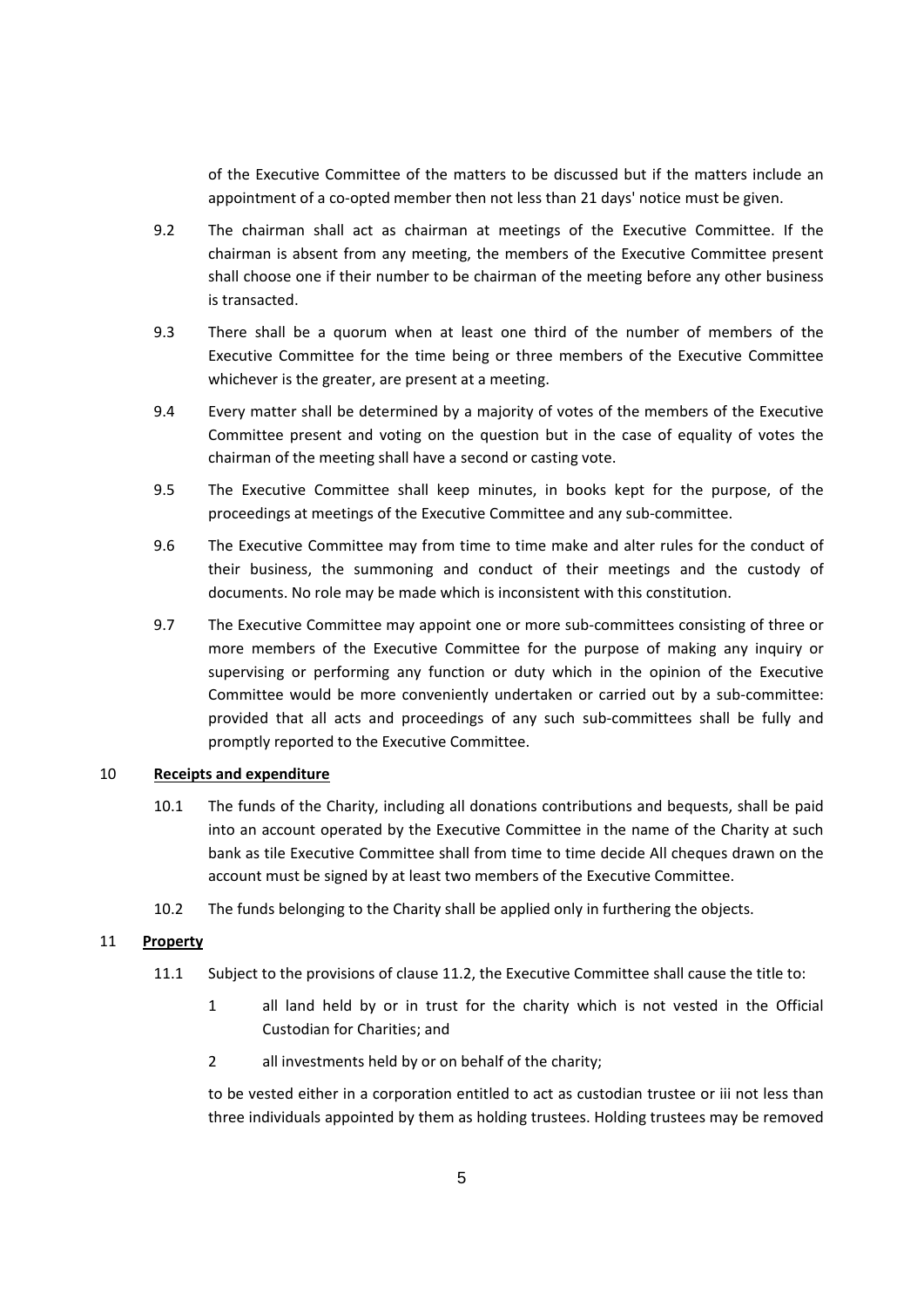by the Executive Committee at their pleasure and shall act in accordance with the lawful directions of the Executive Committee. Provided they act only in accordance with the lawful directions of the Executive Committee, tile holding trustees shall not be liable for the acts and defaults of its members.

11.2 if a corporation entitled to act as custodian trustee has not been appointed to hold the property of the charity, the Executive Committee may permit any investments held by or in trust for the charity to be held in the name of a clearing bank, trust corporation or any stockbroking company which is a member if the International Stock Exchange (or any subsidiary of any such stockbroking company) as nominee for the Executive Committee, and may pay such a nominee reasonable and proper remuneration for acting as such.

# 12 **Accounts**

- 12.1 The Executive Committee shall comply their obligations under the Charities Act 1993 (or any statutory re enactment or modification of that Act) with regard to:
	- 1 the keeping of accounting records for the Charity;
	- 2 the preparation of annual statements of account for the Charity;
	- 3 the auditing or independent examination of the statements of account of the Charity; and
	- 4 the transmission of the statements of account of the Charity to the Commission.

#### 13 **Annual Report**

13.1 The Executive Committee shall comply with their obligations under the Charities Act 1993 (or any statutory re‐enactment or modification of that Act) with regard to tile preparation of an annual report and its transmission to the Commission.

#### 14 **Annual Return**

14.1 The Executive Committee shall comply with their obligations under the Charities Act 1993 (or any statutory re‐enactment or modification of that Act) with regard to the preparation of an annual return and its transmission to the Commission.

### 15 **Annual General Meeting**

- 15.1 There shall be an annual general meeting of the Charity which shall be held in the month of March in each year or as soon as practicable thereafter.
- 15.2 Every annual general meeting shall be called by the Executive Committee.
- 15.3 The secretary shall give at least 21 days notice of the annual general meeting to all the members of the Charity. All the members of the Charity shall be entitled to attend and vote at the meeting.
- 15.4 Before any other business is transacted at the first annual general meeting the persons present shall appoint a chairman of the meeting. The chairman shall be the chairman of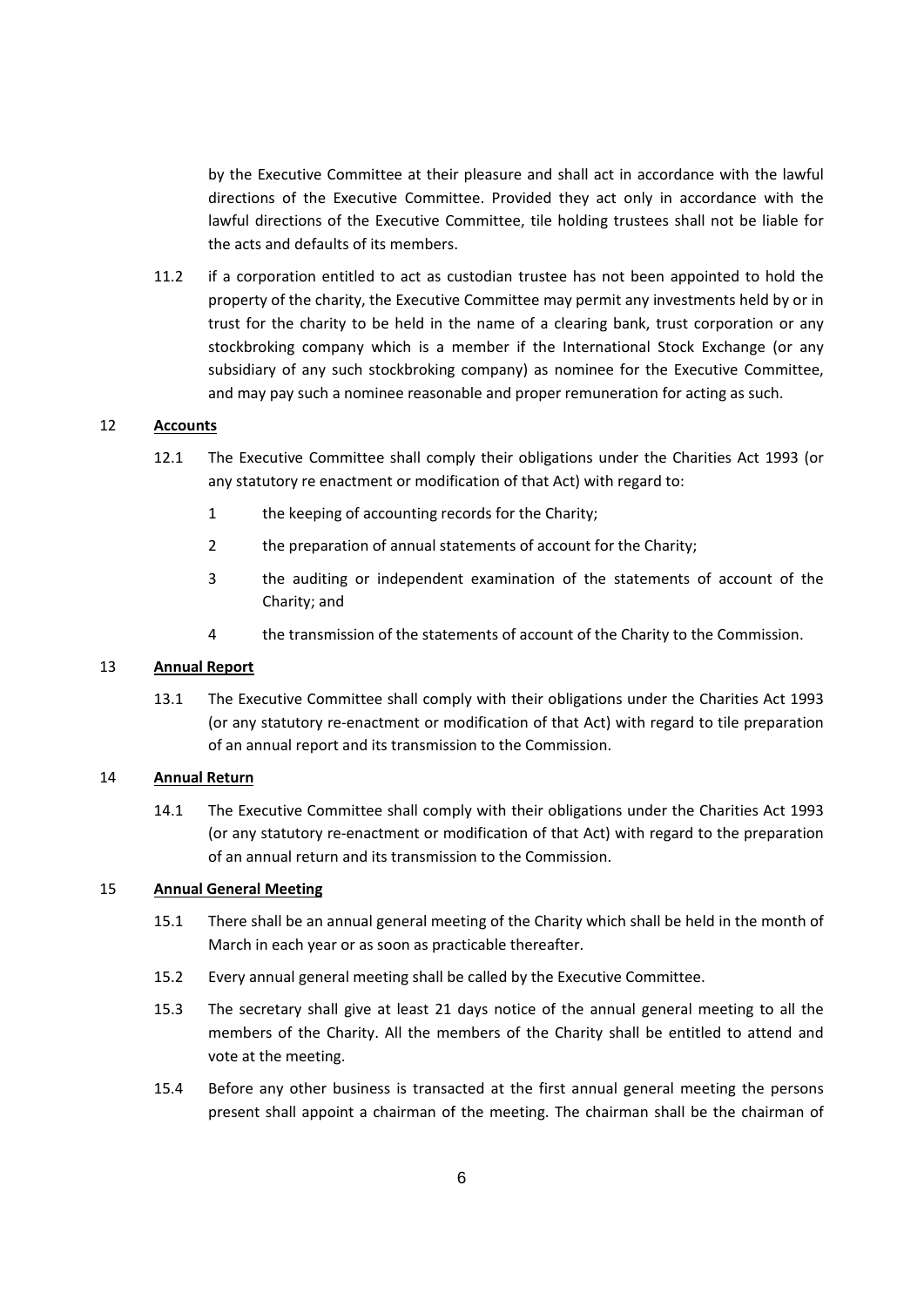subsequent annual general meetings but if he or she is not present, before any other lousiness is transacted, the persons present shall appoint a chairman of the meeting.

- 15.5 The Executive Committee shall present to each annual general meeting the report and accounts of the Charity for the preceding year.
- 16 Nominations for election to the Executive Committee must be made by members of the Charity in writing and must be in the hands of the secretary of the Executive Committee at least 3 days before the annual general meeting. Should nominations exceed vacancies, election shall be by ballot.

#### 17 **Special General Meetings**

17.1 he Executive Committee may call a special general meeting of the Charity at any time. If at least ten members request such a meeting in writing stating the lousiness to he considered the secretary shall call such a meeting. At least 21 days' notice must be given. The notice must state the business to be discussed.

### 18 **Procedure at General Meetings**

- 18.1 The secretary or other person specially appointed by the Executive Committee shall keep) a full record of proceedings at every general meeting of the Charity.
- 18.2 There shall be a quorum when at least one tenth of the number of members of the Charity for the time being or ten members of the Charity, whichever is the greater, are present at any general meeting.

# 19 **Notices**

- 19.1 Any notice required to be served on any member of the Charity shall be in writing and may be given by the secretary or the Executive Committee: ‐
	- 1 so far as concerns members who live in the Mapesbury Conservation Area by one or more notices displayed in a reasonably prominent public place where it is likely to come to such member's attention; or
	- 2 by delivery to any member either
		- (a) personally; or
		- (b) by hand delivery or by sending it through the post in a prepaid letter addressed to such member at his or her last known address in the United Kingdom, and any letter so sent shall be decreed to have been received within 3 days of posting; or
		- (c) by Email to the Email address last notified by the member to the Secretary of the Charity, in which case the Email shall be deemed to have been received within 3 days of its transmission

Provided that notice shall always be sufficiently given if it is displayed by notice in a prominent place in Mapesbury Dell or given in accordance with